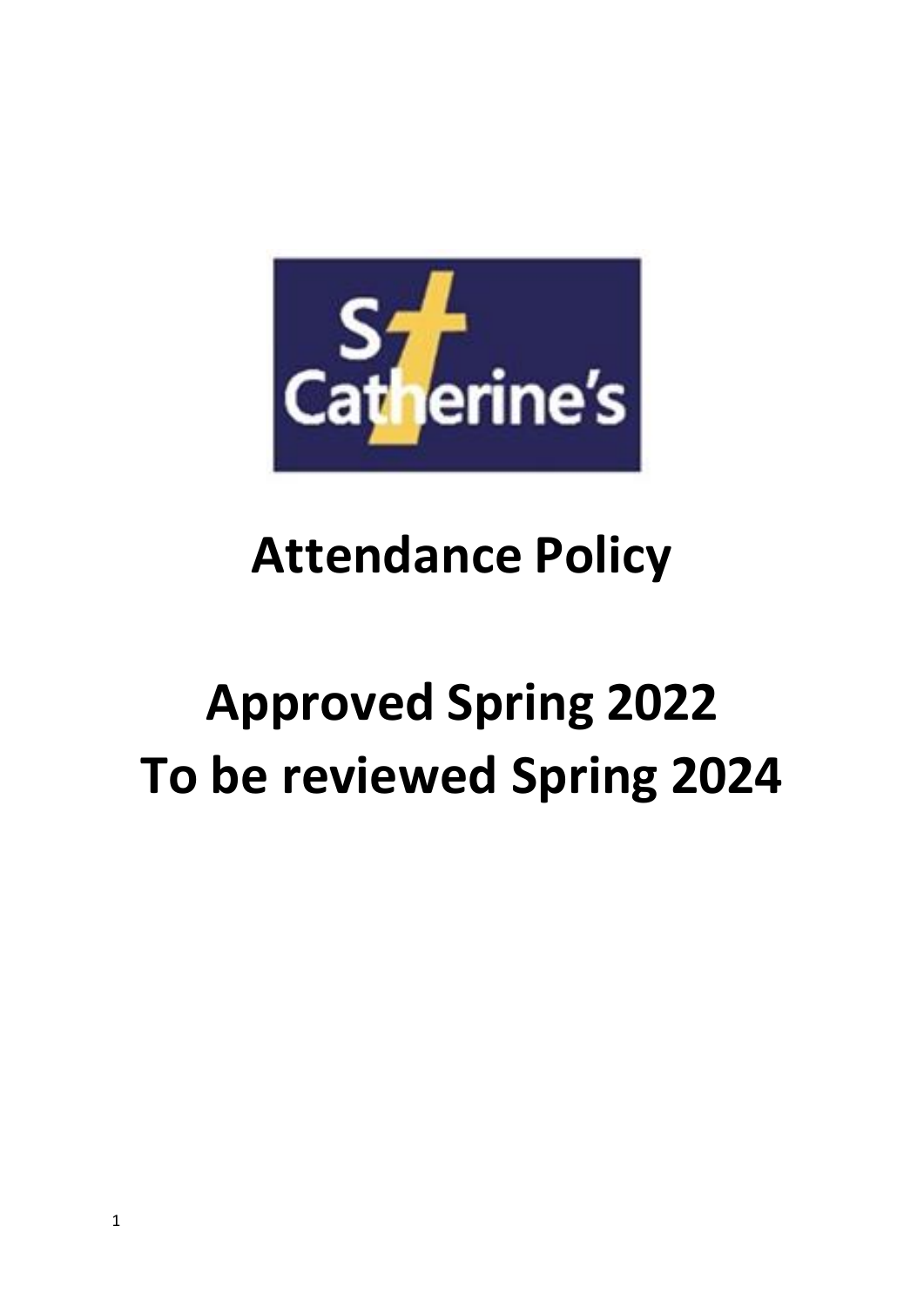#### **Introduction**

At St Catherine's, we are committed to achieving excellent levels of attendance for all of our pupils and staff. We believe that only if children attend school regularly and punctually will they be able to take full advantage of the wide range of educational opportunities that are presented to them and therefore make as much progress as possible.

Our attendance policy is available on our school website and has been written in line with relevant Children Acts, Education Acts, Regulations and Guidance from the Department for Education as well as guidance from the Local Authority.

Although parents/carers have the legal responsibility for ensuring their child's good attendance, the Headteacher and Governors at our school work together with other professionals and agencies to ensure that all pupils are encouraged and supported to develop good attendance habits.

Children who are persistently late or absent soon fall behind, developing large gaps in their learning which will impact on their progress and their ability to meet age related learning expectations. A child whose attendance drops to 90% each year will, over their time at primary school, have missed two whole terms of learning.

#### **Aims**

This attendance policy ensures that all staff and governors in our school are fully aware of and clear about the actions necessary to promote good attendance.

#### **Our aims are:**

- To create a culture in which good attendance is accepted as the norm.
- To demonstrate that good attendance and punctuality is valued by the school.
- To maintain and develop effective communication regarding attendance between home and school.
- To keep whole school attendance above 96%

## **The role of leadership and management**

- Offer a clear vision for attendance, underpinned by high expectations and core values, which are communicated to and understood by all staff, pupils and families.
- Make sure all staff, pupils and families understand that absence from school is a potential safeguarding risk and understand their role in keeping children safe.
- Expect good attendance and punctuality from all members of the school community and make sure that all pupils understand its importance.
- Convey clear messages about how absence affects attainment, wellbeing and wider outcomes. Empower all staff to take responsibility for attendance.
- Recognise attendance as an important area of school improvement. Make sure it is resourced appropriately (including through effective use of pupil premium funding) to create, build and maintain systems and performance.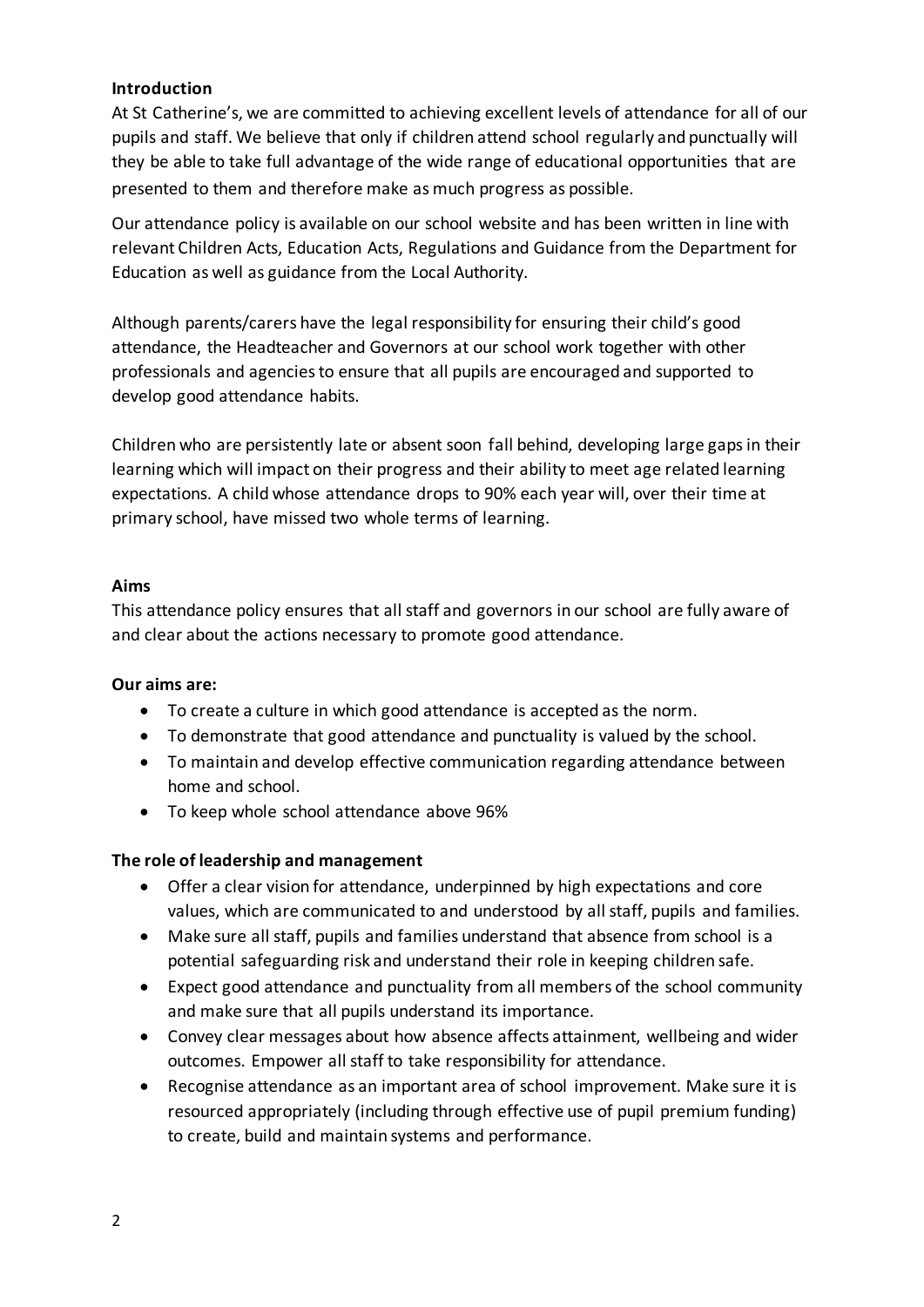- Have a designated attendance champion with clearly assigned responsibilities which are identified within the attendance policy, escalation of procedures and school improvement plan.
- Make sure staff receive professional development and support to deploy attendance systems effectively.
- Governors should have an accurate view of school attendance and engage in escalation procedures where appropriate.

## **The role of the Headteacher**

The Headteacher is responsible for:

- the implementation of the Attendance Policy.
- all staff knowing and understanding their responsibilities for attendance.
- agreeing whether an absence should be authorised. The power to authorise an absence rest with the Headteacher or delegated person within the school, and not with parents or the local authority
- working actively to maximise attendance rates, both in relation to individual pupils and the pupil body as a whole,
- having clear policies in place to address persistent absence,
- ensuring that all staff adopt a consistent approach in dealing with absence and lateness,
- monitoring trends,
- Implementing a system for all parents to report a child's absence,
- reporting to the Governing Board the attendance figures and progress to achieving the set targets,
- reminding all parents of their commitment to this policy,
- building respectful relationships with all staff, pupils, families and other stakeholders in order to secure their trust and engagement. Make sure there is a welcoming and positive culture across the school.
- communicating openly and honestly with all staff, pupils and families about their expectations of school life and performance so that they understand what to expect and what is expected of them.
- liaising with other agencies working with pupils and their families to support attendance, for example, where a young person has a social worker or is otherwise vulnerable.
- modelling respectful relationships and appropriate communication for all staff and pupils. This will help relationships between pupils and staff to reflect a positive and respectful culture.
- taking into consideration the vulnerability of some pupils and the ways in which this might contribute to absence handling confidential information sensitively,
- understanding the importance of school as a place of safety where pupils can enjoy trusted relationships with staff and pupils particularly for children with a social worker and those who have experienced adversity,
- communicating effectively with all families regarding pupils' attendance and wellbeing, including arranging meetings to discuss attendance concerns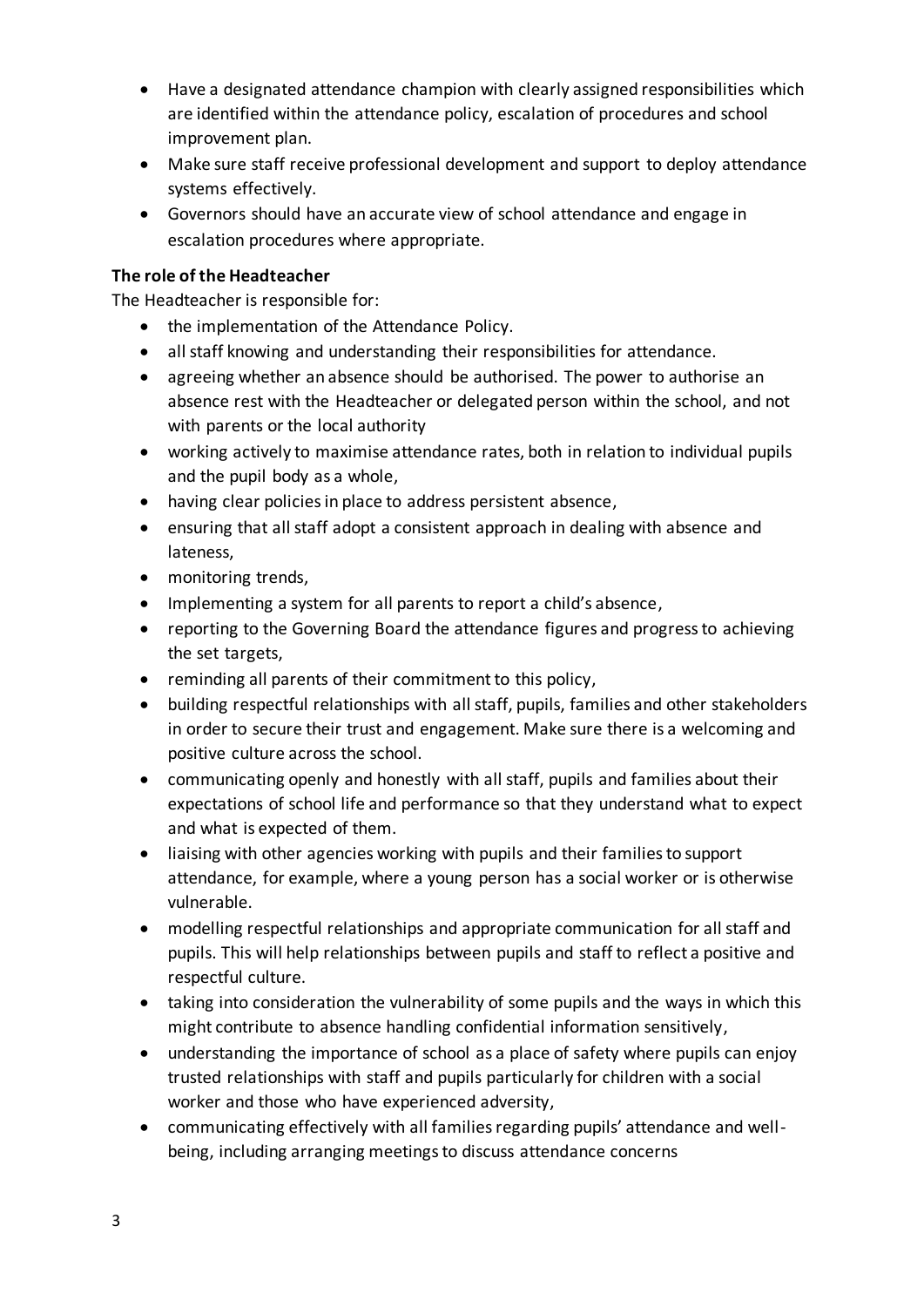- delivering clear messages about expectations, routines and consequences to new pupils and families,
- using physical presence to reinforce routines and expectations on arrival and departure,
- regularly communicating expectations for attendance and punctuality and school performance through regular channels of communication with staff, pupils and parents,
- establishing and monitoring recognition for attendance and punctuality,
- monitoring implementation of policy and practice,
- monitoring whole school data regularly to identify reasons for absence, patterns, attendance of particular groups and the impact of interventions,
- establishing, implementing and monitoring robust arrangements to identify, report and support children missing education (CME) See guidance on HCC Grid regarding Children Missing Education https://thegrid.org.uk/admissions-attendance-traveltoschool/attendance/children-missing-from-education,
- developing good support for children with medical conditions (including the use of individual healthcare plans), mental health problems and special educational needs (SEND),
- ensuring that parents fully understand the demands and responsibilities of elective home education See guidance on HCC Grid when a parent is considering EHE https://thegrid.org.uk/admissions-attendance-travel-toschool/attendance/electivehome-education

## **The Role of the Class Teacher**

- setting an example of punctuality and good attendance,
- implementing the Attendance Policy,
- ensuring that the registers are taken at the start of the morning session and once during the afternoon session and are accurate and up to-date,
- monitoring class and individual attendance patterns,
- informing the school office of any concerns,
- discussing with families any concerns about attendance at family conferencing sessions
- emphasising with children the importance of punctuality and good attendance,
- Liaising with other agencies working with pupils and their families to support attendance, for example, where a young person has a social worker or is otherwise vulnerable.

## **The Role of Parents/Carers**

- Parents are responsible in law for ensuring that their children of compulsory school age receive an efficient education suitable to their age, ability, aptitude and any special educational needs that they may have. Most parents fulfil this responsibility by registering their children at a school.
- Parents whose children are registered at a school are responsible for ensuring that their children attend and stay at school. Parents are responsible for: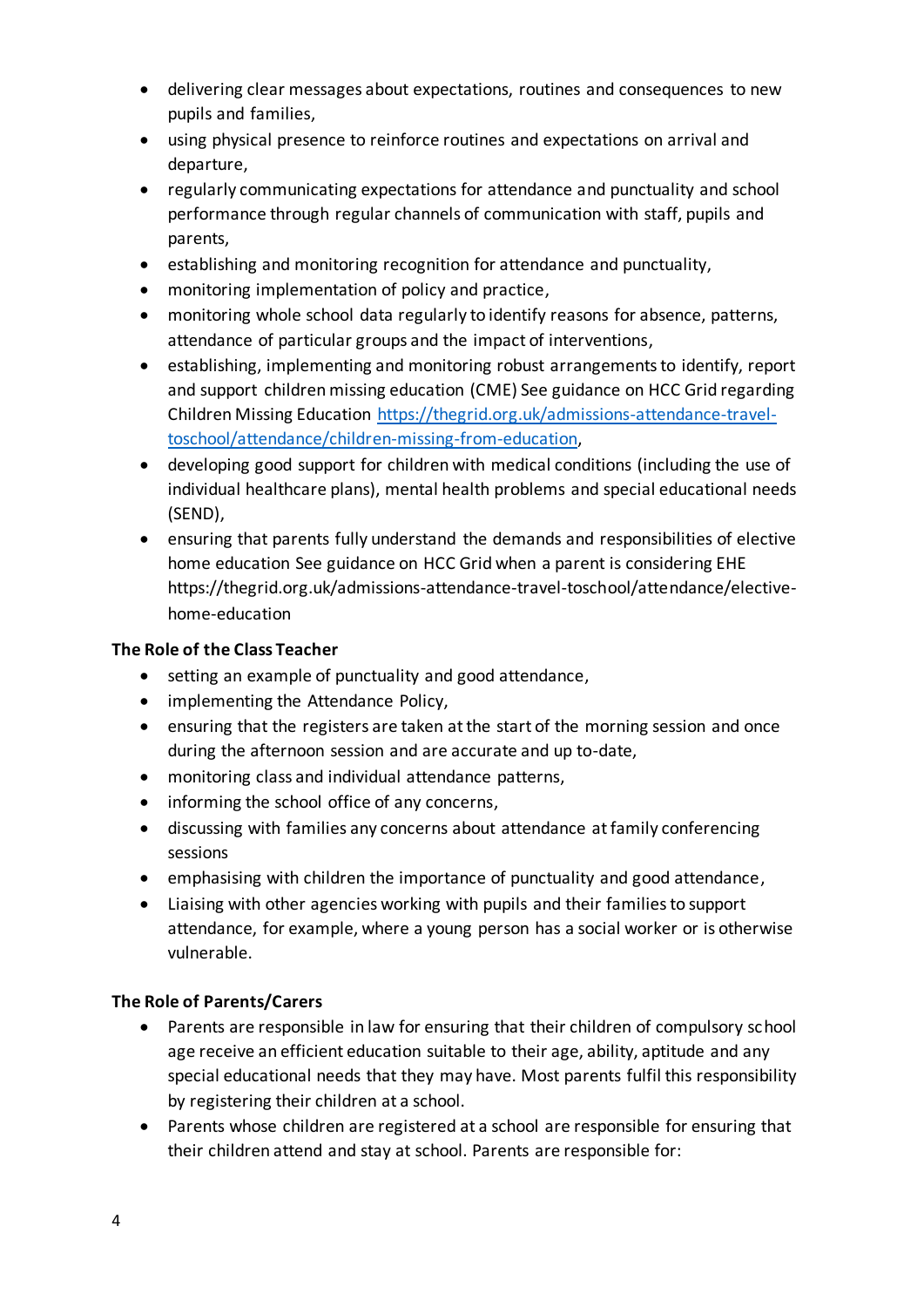- o ensuring that their children are punctual and know the importance of good attendance,
- o instilling in their children an appreciation of the importance of attending school regularly.
- $\circ$  informing the school on the first day of absence, by 9.30 am at the latest'
- o providing the school with an explanation for the absence.
- o informing the school of any changes to their contact details.
- o taking an active interest in their children's school career, praising and encouraging good work and behaviour and attending parent's evenings and other relevant meetings.
- $\circ$  working in partnership with the school to resolve issues which may lead to non-attendance.
- o avoiding arranging medical/dental appointments during school hours.
- o not booking holidays during term-time.
- o treating staff with respect
- $\circ$  communicating as early as possible circumstances which may affect absence require support

## **The Role of the Attendance Champion**

The School Attendance Champion is **Mrs L. Steiger**. She is responsible for:

- implementing the Attendance Policy with the Head
- Monitoring and analysing attendance data regularly to allow early intervention to address issues. This includes raising concerns with other agencies like children's social care and early help services which are working with families.
- Developing robust school systems which provide useful data at cohort, group and individual pupil level to give an accurate view of attendance, reasons for absence and patterns amongst groups such as:
	- o children who have a social worker including looked-after children
	- o young carers o children who are eligible for free school meals
	- o children who speak English as a second language
	- o children who have special educational needs and disabilities
- keeping the Head and all school staff informed of attendance figures and trends by providing regular reports to enable them to track the attendance of all pupils and to implement attendance procedures.
- compiling attendance data for the Head, the Governing Boardy and the Local Authority Attendance Officer (LAAO).
- ensuring registers are distributed to the teaching staff and are kept up to date,
- consultations with the LAAO.
- contacting parents if they have not reported their child's absence by 9.30 am.
- sending an email/text if no contact is made and following up with a home visit if no contact (via phone, text or email) is made by midday
- arranging meetings with parents to ensure clear channels of communication are in place and offer support/interventions where necessary.
- The escalation of procedures to address absence needs to be:
	- o understood by pupils, parents and carers o implemented consistently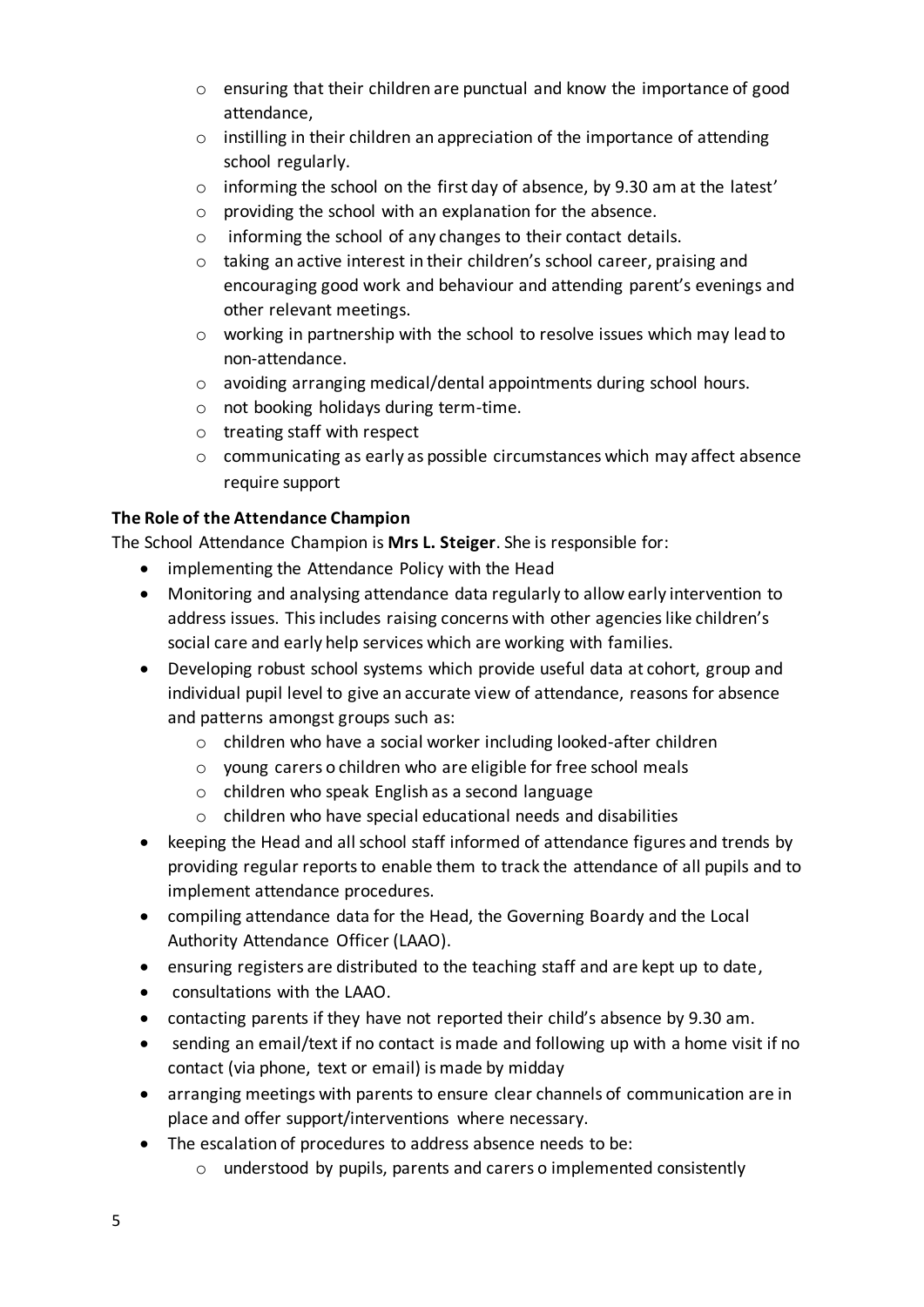- o reviewed regularly
- ensuring that the Local Authority is notified of any pupil who fails to attend school regularly via a 10 Day Absence Form. See guidance on HCC Grid for form – https://thegrid.org.uk/admissions-attendance-traveltoschool/attendance/attendance-guidance-and-statutoryresponsibilities

## **Lateness**

The office staff monitor lateness and inform:

- the Head/SLT/Teachers of patterns of lateness.
- parents of the school's concerns and arrange a meeting so that the problem can be addressed.

The school gates are opened at 8.35am and pupils are then expected to enter the school building and make their way to their classroom.

Children who arrive after 8.50 am must be signed in by school for purposes of emergency evacuation etc.

Pupils who arrive between 8.50 am and 9.10 am will be marked as 'late' but counted as present for that session (Code L).

Pupils who arrive after the register has closed at 9.10 am and parent provides a satisfactory explanation will be marked as 'authorised absent' for that session.

Pupils who arrive after the register has closed and parent fails to provide a satisfactory explanation will be marked as 'unauthorised absent' for that session (Code U).

## **Pupils at risk of being persistent absentees/persistent absentees**

Persistent absence occurs when a child's attendance falls below 90%. Absenteeism at this level will considerably damage a pupil's educational prospects and the school will work alongside parents/carers to tackle this issue by:

- establishing robust escalation procedures which are initiated before absence becomes a problem, for example by
- sending letters to parents and carers
- creating attendance clinics
- engaging with local authority attendance teams and/or independent attendance organisations
- engaging with children's social care staff, including Virtual School Heads and social workers where appropriate
- establishing a range of evidence-based interventions to address barriers to attendance
- monitoring the implementation and quality of escalation procedures (and intervention),
- engaging governors in attendance panels to reinforce messages and outline relevance in terms of training and employment.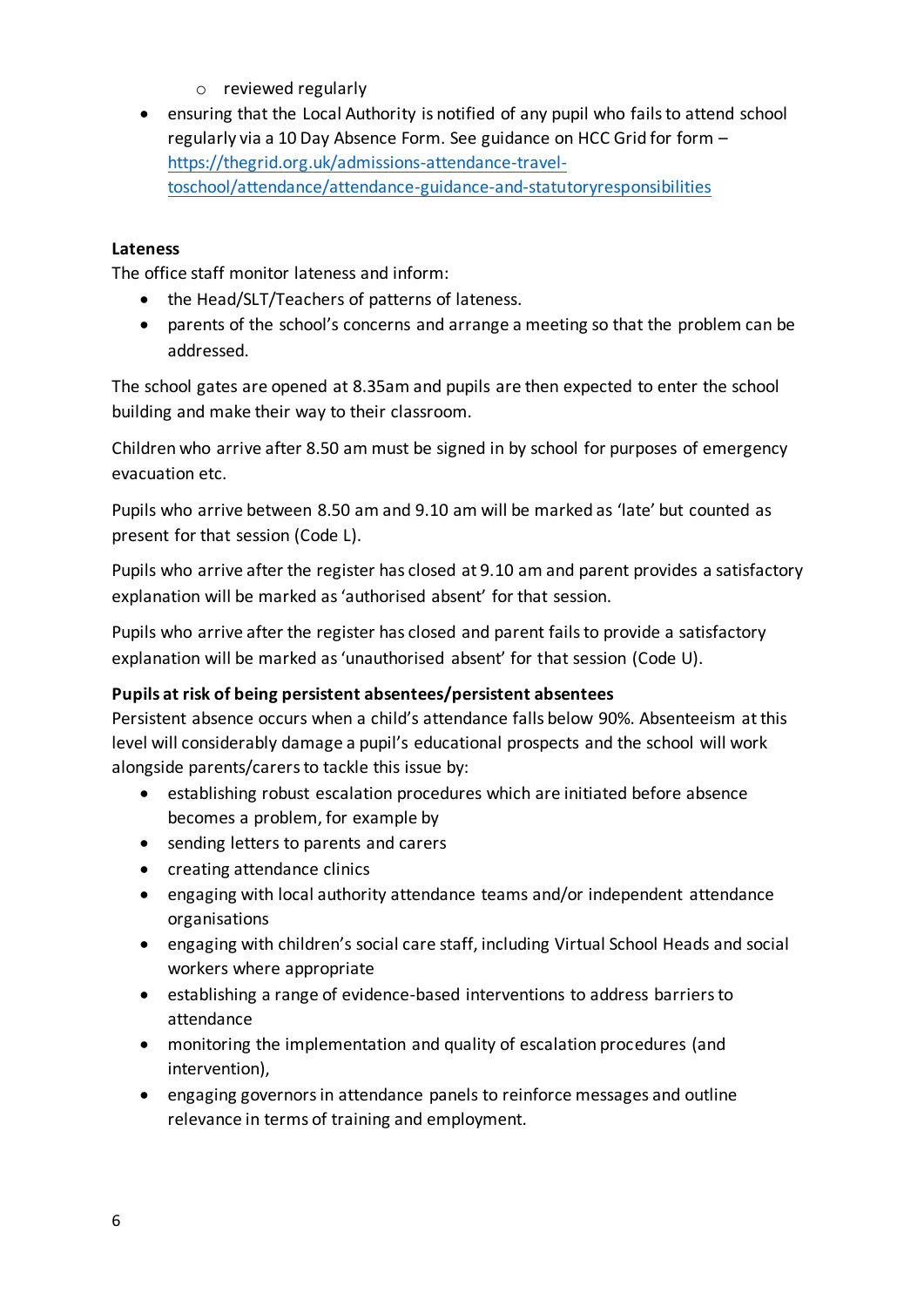## **Absence**

Holidays during term time – changes to legislation which came into force in September 2013 made clear that Headteachers may not grant any leave of absence during term time unless there are exceptional circumstances. If there are exceptional circumstances behind the request it should be discussed with the Headteacher.

## **Part Time Timetables**

As part of the framework for the inspection of services for children in need of help and protection, children looked after, and care leavers (Ofsted June 2015) local authorities are required to provide detailed data on school age children in their area who are not in receipt of full-time education and schools are similarly expected to maintain data on students of compulsory school age who are on their roll but attending on a part-time timetable.

The Local authority has published guidance for all maintained school, academies, free schools, studio schools, UTCs, ESCs and PSBs on the use of part-time timetables for pupils of compulsory school age (the term after their fifth birthday to the last Friday in June following their 16th birthday)

All schools are required to return information on children who are on part-time tables within five days of the pupil starting or ending a part -time timetable. Follow guidance on HCC Grid when considering a part-time timetable - https://thegrid.org.uk/admissionsattendance-travel-toschool/attendance/attendance-part-time-student

## **Authorised/Unauthorised Absences**

Absences will be authorised if:

- The pupil is absent with leave as agreed by the Headteacher.
- The pupil is ill and has not been asked to provide proof of absence.
- The absence occurs on a day exclusively set aside for religious observance by the religious body to which the pupil's parent belongs.
- The pupil is the child of Traveller parents who are known to be travelling for occupational purposes and have agreed this with the school but it is not known whether the pupil is attending alternative provision.
- There is a close family bereavement.
- Leave of absence has been applied for in advance and has been granted because of exceptional circumstances relating to the application (parents cannot expect, as of right, that the school will grant leave of absence).
- Leave of absence to allow a pupil to take part in a performance within the meaning of s37 of the Children and Young Persons Act 1963 © for which a child performance licence has been issued. HCC will not issue a child performance licence where absence is required without the written permission of the Headteacher.

Only the school can authorise an absence. The fact that a parent has provided a note or other explanation (telephone call or personal contact) in relation to a particular absence does not, of itself, oblige the school to accept it, if the school does not accept the explanation offered as a valid reason for absence. If, after further investigation doubt